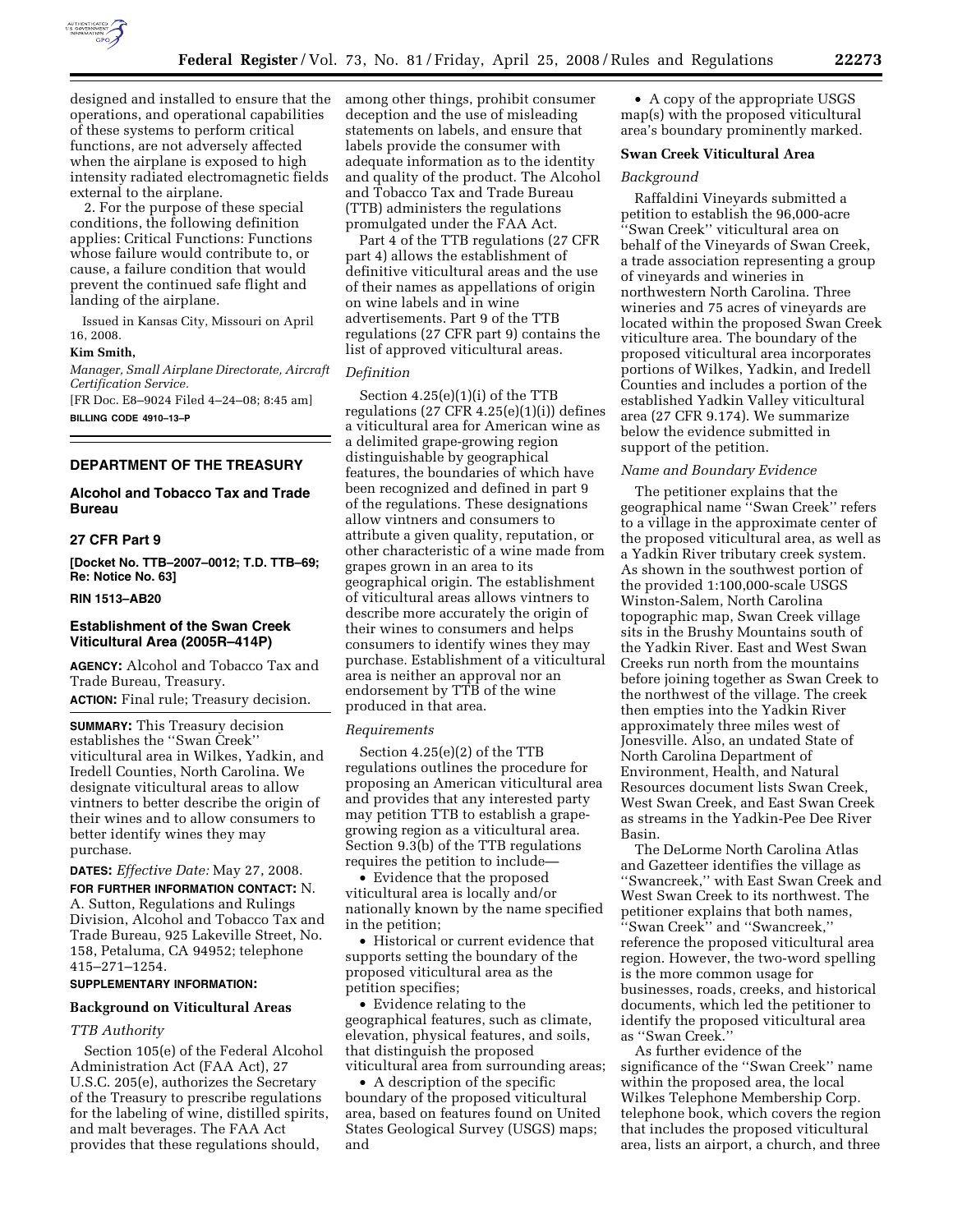businesses using ''Swan Creek'' in their names. Also, the September 7, 2004, minutes of a Yadkin County Commission meeting includes a reference to the Swan Creek area and improvements to Swan Creek Road. Additionally, a National Weather Service bulletin from January 13, 2005, warns of the possibility of a tornado in the Swan Creek area. The name is also repeatedly used in the ''Vineyards of Swan Creek Wine Trail'' Web site (*http://www.swancreekvineyards.com*).

The petitioner relies on geographical and man-made elements identifiable on the supplied USGS maps to define and draw the boundary for the proposed viticultural area. Climate data and historic evidence that documents the breadth of the ''Swan Creek'' name also legitimize the proposed boundary line, according to the petitioner.

From the regional history of the Yadkin Valley, the petitioner connects

the ''Swan Creek'' name to stories of Revolutionary War soldiers traveling along the Yadkin River, the proposed Swan Creek viticultural area's northern boundary line, while en route to the pivotal battle at King's Mountain in South Carolina. Also, during the Civil War, Union Major General George Stoneman led troops through the Swan Creek region to Virginia. Historic manuscripts maintain that frontiersman Daniel Boone homesteaded in the Swan Creek region in the 1750s.

According to the petition, farming become more prominent in the Swan Creek area after the Civil War, the Swan Creek area, and agriculture continues to characterize this rural region. Today, agriculture in the Swan Creek region includes viticulture, with 75 acres within the proposed Swan Creek viticultural area currently dedicated to grape growing.

The geology of the Swan Creek region, along with its minor climatic variation, also creates distinguishing viticultural features upon which to base the proposed Swan Creek viticultural area's boundary. The entire proposed viticultural area lies within the Yadkin River Basin. The general uniformity in the Swan Creek region's soils is attributable to the natural weathering process of the Brushy Mountains and the Brevard Shear Zone, a major fault system that also defines the Blue Ridge Escarpment in the area. The homogeneous soil within the proposed viticultural area is unlike the varied soils and rock types found in other parts of the Yadkin Valley viticultural area.

The proposed Swan Creek viticultural area boundary overlaps the established Yadkin Valley viticultural area as shown in the table below.

| Viticultural areas                     | Total acres        | Overlapping<br>acres | Percent<br>overlapping |
|----------------------------------------|--------------------|----------------------|------------------------|
| Yadkin Valley<br>Swan Creek (Proposed) | ,416,000<br>96,000 | 57,600<br>57,600     | 60                     |

The northern 60 percent of the proposed Swan Creek viticultural area sits within the Yadkin Valley viticultural area, with the remaining 40 percent south of the Yadkin Valley viticultural area boundary line, according to the petition maps. The discussion below includes evidence regarding the differences between the established Yadkin Valley viticultural area and the proposed Swan Creek viticultural area, which, according to the petitioner, justifies the proposed boundary line.

# *Distinguishing Features*

Situated in the moderate elevations of the Brushy Mountains, and bordering the Yadkin River on the north, the proposed Swan Creek viticultural area's geographical location is responsible for the area's temperate climate and

homogenous soil as compared to surrounding areas, according to the petitioner.

# Topography

The Brushy Mountains run through the center of the Swan Creek region, with elevations in the proposed Swan Creek viticultural area varying between 1,000 feet and 2,000 feet, according to the USGS maps submitted with the petition. Within the proposed viticultural area the Brushy Mountains have elevations lower than the Blue Ridge Mountains to the west but higher than the other surrounding areas. The Blue Ridge Mountain region to the immediate west of the proposed boundary line rises to elevations of 3,000 to 5,000 feet. To the east and south of the proposed viticultural area,

the elevation drops to between 500 and 1,000 feet.

### Climate

Both the Yadkin River, which serves as the proposed Swan Creek viticultural area's northern boundary line, and that portion of the Brushy Mountains located within the proposed viticultural area serve as climatically moderating influences.

The Swan Creek region has an average annual high temperature of 68.9 °F and an average annual low temperature of 42.8 °F. The table below shows the contrasting temperatures in the regions beyond the proposed viticultural area's boundary line, as collected by the Southeast Regional Climate Center (SERCC) of the National Climatic Data Center.

| Region                                 | Average annual<br>maximum tem-<br>perature in de-<br>grees Fahrenheit | Average annual<br>minimum tempera-<br>ture in dearees<br>Fahrenheit |
|----------------------------------------|-----------------------------------------------------------------------|---------------------------------------------------------------------|
| Swan Creek<br>West and northwest       | 68.9<br>59.8                                                          | 42.8<br>40.4                                                        |
| South and east<br><b>Yadkin Vallev</b> | 70.6<br>69.5                                                          | 46.6<br>44.8                                                        |

The SERCC data shows that the Swan Creek area is generally warmer than the regions to the west and northwest, cooler than the regions to the south and east, and slightly cooler than the Yadkin Valley as a whole. Also, average January temperatures of 20° F to 25° F make the Swan Creek region less prone to Pierce's

Disease, which adversely affects vineyards, than the majority of the Yadkin Valley viticultural area.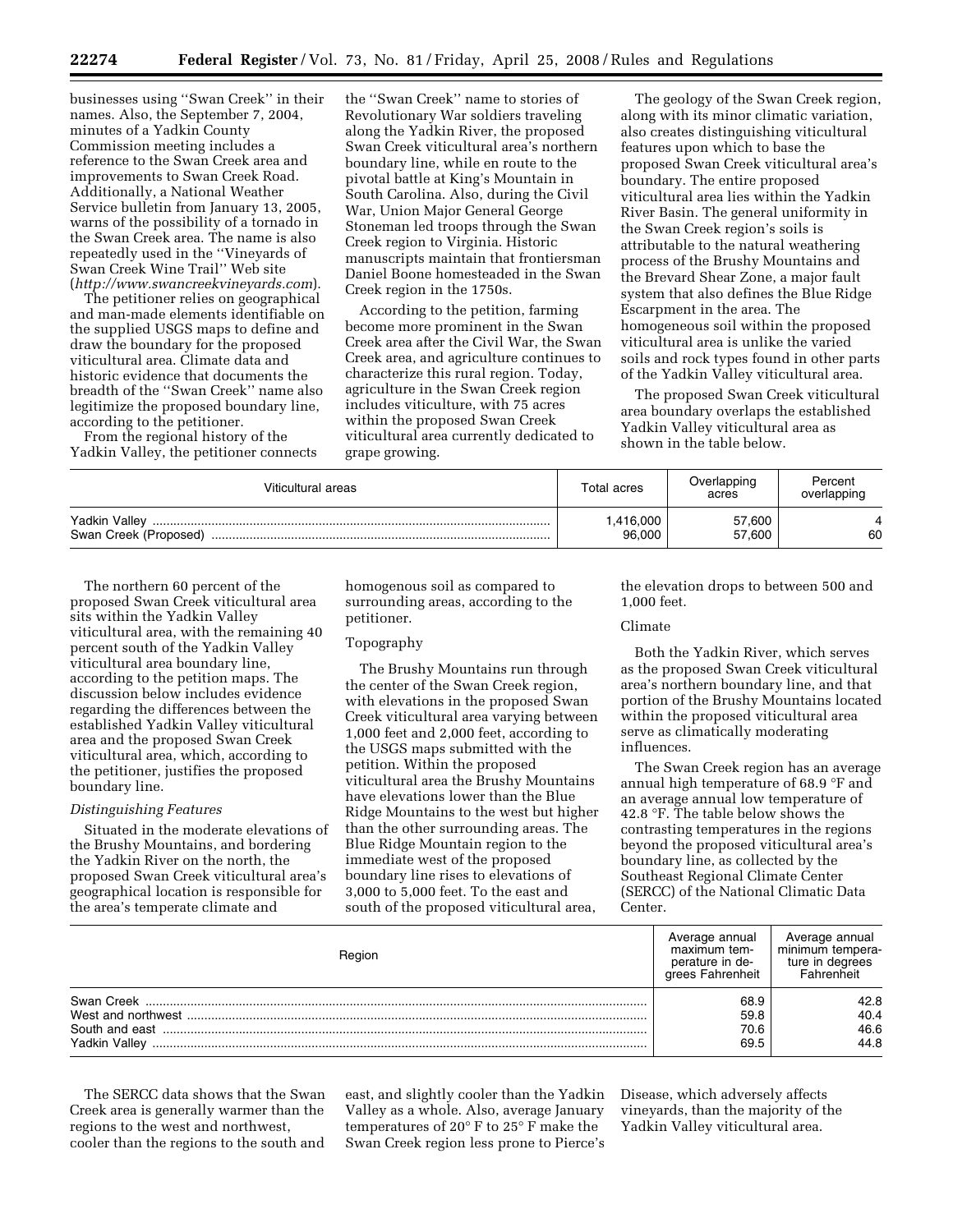The proposed Swan Creek viticultural area averages 3,576 degree days of heat accumulation annually, which puts it in climatic region IV, according to temperature data collected by the SERCC. (As a measurement of heat accumulation during the growing season, one degree day accumulates for each degree Fahrenheit that a day's mean temperature is above 50 degrees, which is the minimum temperature required for grapevine growth. (See ''General Viticulture,'' by Albert J. Winkler, University of California Press, 1974.)

The surrounding areas, based on Amerine and Winkler heat summation definitions, include climatic regions IV and V to the east, region V to the south, and region I to the west-northwest.

The frost-free season of the proposed Swan Creek viticultural area extends on average from April 19 to October 17 annually, according to the ''Average Last Spring Frost Dates for Selected North Carolina Locations,'' horticulture information leaflets (published December 1996 and revised December 1998), by Katharine Perry, North Carolina State University. According to the petition, this frost-free season is nearly identical to Surry County, which is part of the Yadkin Valley viticultural area located immediately northeast of the proposed Swan Creek viticultural area. However, southeast of the proposed viticultural area, but also within the Yadkin Valley viticultural area, the Davidson County frost-free season runs on average from March 31 to October 31, resulting in a month less frost than in the proposed Swan Creek viticultural area. The frost-free season varies in counties outside the Yadkin Valley viticultural area and the proposed Swan Creek viticultural area, extending three weeks longer to the east and lasting four to six weeks less in regions to the west and northwest.

The growing season of the proposed Swan Creek viticultural area averages 170 to 190 days annually, according to Perry's ''Average Growing Seasons for Selected North Carolina Locations,'' horticulture information leaflets (published December 1996 and revised December 1998). Again, this growing season is almost identical to Surry County, located immediately northeast within the Yadkin Valley viticultural area. However, according to Perry's data, Davidson County averages a 214 day growing season annually, or between 24 and 44 more growing days than the proposed Swan Creek viticultural area. Similarly, the petition shows that Guilford County to the east has an annual growing season of between 199 and 210 days. Counties to

the west and northwest of the Swan Creek region have a significantly shorter growing season, lasting an average of 139 to 162 days.

#### Precipitation

The petitioner attributes the moderate rainfall within the proposed viticultural area to the protective influence of the Brushy Mountains. Rainfall within the proposed Swan Creek viticultural area averages 48.6 inches annually, based on SERCC data, with the local grape growers surveyed by the petitioner recording less rainfall at their own weather stations. The areas to the west and northwest of the proposed viticultural area average 57 inches each year, while regions to the south and east average 44.4 inches of rain annually.

Furthermore, snowfall within the proposed Swan Creek viticultural area averages 6.3 inches annually, based on SERCC records, which is far less than the data recorded at weather stations in surrounding areas.

#### Geology

The documentation and evidence provided for the petition by Matthew Mayberry of the Mayberry Land Company, Elkin, North Carolina, indicate that the geology of the proposed Swan Creek viticultural area is shaped by plate tectonics and a spectrum of uplift and erosion for the entire Appalachian Mountains building cycle. The Swan Creek region is part of the larger Appalachian Mountain Range area that has gone through at least three cycles of uplift and erosion, with each cycle lasting around 300 million years. Also, the weathering and erosion cycles created the resulting Piedmont and Blue Ridge surfaces found in the proposed viticultural area today.

Mr. Mayberry explains that the four predominant rock types in the proposed viticultural area are Henderson Gneiss, Granite, Biotite Gneiss and Biotite Amphibolite Gneiss, and Sillimanite Mica Schist. These types underlay more than 90 percent of the Swan Creek area, with the latter three predominant in the southern half of the area. Along the proposed north boundary line at the Yadkin River the predominant rock types include Ashe Formation, Utramafics, and Granitic Rocks of the Crossnore Group.

#### Soil

The soil information in the Swan Creek viticultural area petition is compiled from the published soil surveys of Wilkes, Yadkin, and Iredell Counties in North Carolina. Roy Mathis, Soil Specialist for Correlations, Natural Resources Conservation Service, United

States Department of Agriculture, provided the soil information included in the petition.

The areas surrounding the proposed Swan Creek viticultural area have soils with differing characteristics, Mr. Mathis explains. The areas to the south and east have high shrink-swell clayey soils, which are less desirable for agriculture. To the west and north are the mountainous rocks and soils of the encroaching Blue Ridge Mountains. Also, the Yadkin Valley viticultural area, which surrounds the proposed Swan Creek viticultural area to the west, north, and east, has a greater variety of soil types and temperature regimes.

The proposed Swan Creek viticultural area mesic temperature regime has soil temperatures of 47 °F to 59 °F at the depth of 20 inches, according to Mr. Mathis. In comparison, the Yadkin Valley viticultural area is in both the mesic and thermic temperature regimes, with much warmer soil temperatures at the same depth that range from 59 °F to 72 °F at the same soil depth.

Mr. Mathis explains that the soils in the proposed Swan Creek viticultural area are primarily saprolite, a soft, clayrich soil derived from weathered felsic (acidic) metamorphic rocks of the Inner Piedmont Belt such as granites, schists, and gneisses. The region includes a small area of Sauratown Belt with the rocks being primarily metagraywacke. In contrast, the surrounding west and north areas include residuum (saprolite) weathered from felsic metamorphic rocks such as gneisses, schists, and phyllites of the Blue Ridge Geologic Belt and Smith River Allochothon. The saprolite in the surrounding area to the east is composed of weathered igneous intrusive rocks like granites, gabbros, and diorites, as well as some gneisses and schists of the Charlotte Belt.

Evard and Cowee soils, which have moderate permeability and are welldrained with a loamy surface and subsoil layer, predominate in the Brushy Mountains. The dominant ridge top soils of the proposed Swan Creek viticultural area also include the Fairview and Clifford series. These soils have sandy clay loam or clay loam surface layers with red clayey sub-soils, and are well-drained with moderate permeability.

Rhodhiss series is the dominant soil on the steep side slopes within the proposed viticultural area boundary. This well-drained soil has a loamy surface and moderate permeability at the sub-soil level. Mr. Mathis notes that Fairview, Clifford, and Rhodhiss soils all have bedrock deeper than 60 inches.

The Yadkin River, at the northern boundary of the proposed Swan Creek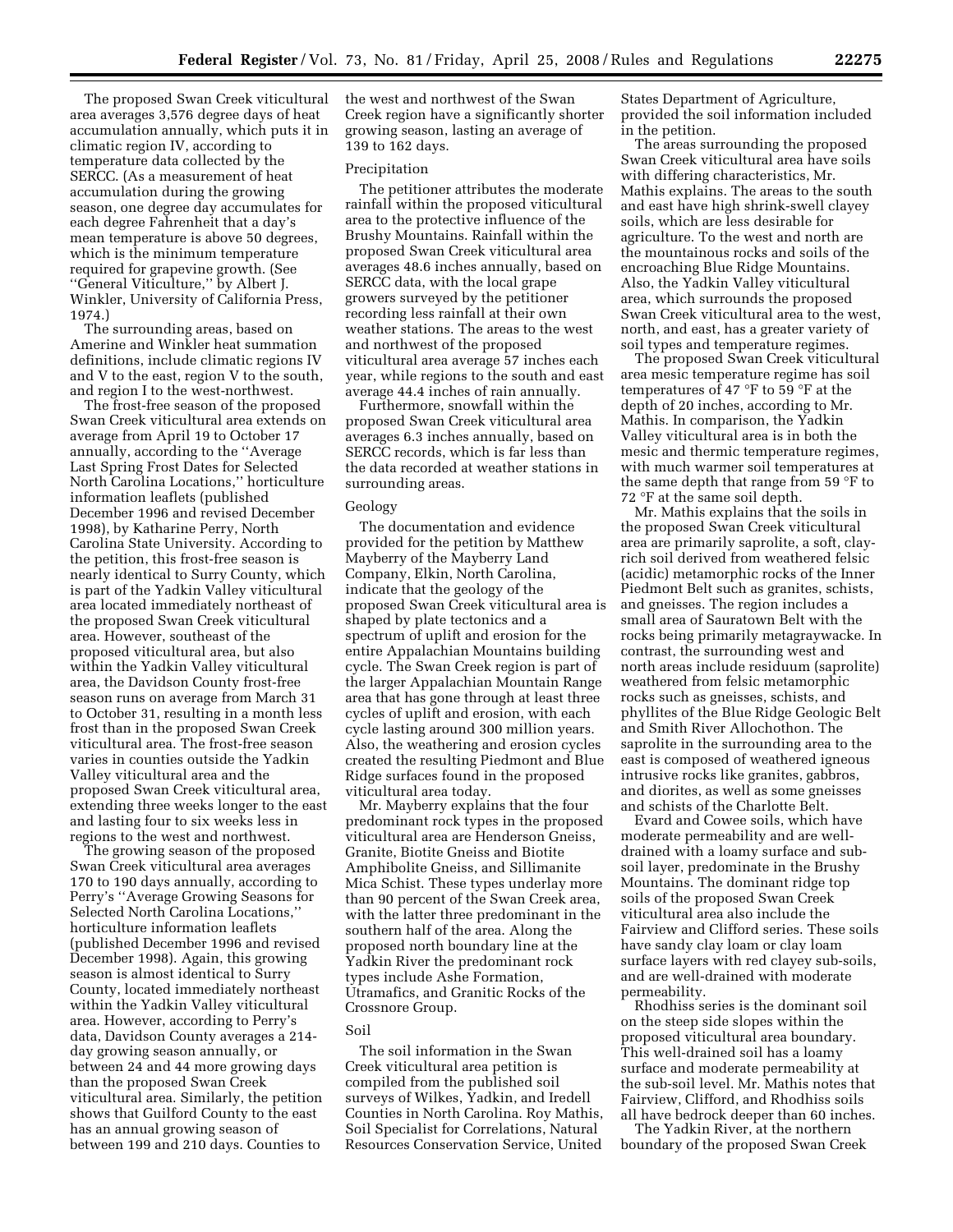viticultural area, has alluvial soil diversity with textures and drainage. In general, most of the proposed Swan Creek viticultural area soils are acidic and low in natural fertility.

# *Notice of Proposed Rulemaking and Comments Received*

TTB published Notice No. 63 regarding the proposed Swan Creek viticultural area in the **Federal Register**  on September 12, 2006 (71 FR 53612). In response to that notice, we received one comment supporting establishment of the proposed Swan Creek viticultural area from U.S. Representative Virginia Foxx of North Carolina.

### **TTB Finding**

After careful review of the petition, TTB finds that the evidence submitted supports the establishment of the proposed viticultural area. Although a portion of the proposed viticultural area falls within the boundary of the existing Yadkin Valley viticultural area, and notwithstanding the fact that the two areas share some common features, we believe that the submitted evidence regarding climate and soil type and temperature supports the conclusion that the proposed new viticultural area is sufficiently different from the rest of the Yadkin Valley viticultural area. We also believe that establishment of the new viticultural area without changing the boundary of the existing viticultural area to exclude the overlap area would best protect labels and other commercial interests of existing viticultural entities within the overlap area. Accordingly, under the authority of the Federal Alcohol Administration Act and part 4 of our regulations, we establish the ''Swan Creek'' American viticultural area in Wilkes, Yadkin, and Iredell Counties, North Carolina, effective 30 days from the publication date of this document.

### *Boundary Description*

See the narrative boundary description of the viticultural area in the regulatory text published at the end of this document.

### *Maps*

The maps for determining the boundary of the viticultural area are listed below in the regulatory text.

#### **Impact on Current Wine Labels**

Part 4 of the TTB regulations prohibits any label reference on a wine that indicates or implies an origin other than the wine's true place of origin. With the establishment of this viticultural area and its inclusion in part 9 of the TTB regulations, its name, ''Swan Creek,'' is

recognized under 27 CFR 4.39(i)(3) as a name of viticultural significance. The text of the new regulation clarifies this point. Consequently, wine bottlers using ''Swan Creek'' in a brand name, including a trademark, or in another label reference as to the origin of the wine, must ensure that the product is eligible to use the viticultural area's name as an appellation of origin.

For a wine to be labeled with a viticultural area name or with a brand name that includes a viticultural area name or other term specified as having viticultural significance in part 9 of the TTB regulations, at least 85 percent of the wine must be derived from grapes grown within the area represented by that name or other term, and the wine must meet the other conditions listed in 27 CFR 4.25(e)(3). If the wine is not eligible to use the viticultural area name or other term of viticultural significance as an appellation of origin and that name or other term appears in the brand name, then the label is not in compliance and the bottler must change the brand name and obtain approval of a new label. Similarly, if the viticultural area name or other term of viticultural significance appears in another reference on the label in a misleading manner, the bottler would have to obtain approval of a new label.

Different rules apply if a wine has a brand name containing a viticultural area name or other term of viticultural significance that was used as a brand name on a label approved before July 7, 1986. See 27 CFR 4.39(i)(2) for details.

### **Regulatory Flexibility Act**

We certify that this regulation will not have a significant economic impact on a substantial number of small entities. This regulation imposes no new reporting, recordkeeping, or other administrative requirement. Any benefit derived from the use of a viticultural area name is the result of a proprietor's efforts and consumer acceptance of wines from that area. Therefore, no regulatory flexibility analysis is required.

### **Executive Order 12866**

This rule is not a significant regulatory action as defined by Executive Order 12866. Therefore, it requires no regulatory assessment.

### **Drafting Information**

N. A. Sutton of the Regulations and Rulings Division drafted this notice.

# **List of Subjects in 27 CFR Part 9**

Wine.

### **The Regulatory Amendment**

■ For the reasons discussed in the preamble, we amend title 27 CFR, chapter 1, part 9, as follows:

# **PART 9—AMERICAN VITICULTURAL AREAS**

■ 1. The authority citation for part 9 continues to read as follows:

**Authority:** 27 U.S.C. 205.

### **Subpart C—Approved American Viticultural Areas**

■ 2. Amend subpart C by adding § 9.211 to read as follows:

### **§ 9.211 Swan Creek.**

(a) *Name.* The name of the viticultural area described in this section is ''Swan Creek''. For purposes of part 4 of this chapter, ''Swan Creek'' is a term of viticultural significance.

(b) *Approved Maps.* The appropriate maps for determining the boundaries of the Swan Creek viticultural area are three United States Geological Survey (USGS) 1:100,000 scale topographic maps. They are titled:

(1) Winston-Salem, North Carolina, 1984, photoinspected 1982;

(2) Boone, North Carolina-Tennessee, 1985; and

(3) Salisbury, North Carolina, 1985, photoinspected 1983.

(c) *Boundary.* The Swan Creek viticultural area is located in Wilkes, Yadkin, and Iredell Counties, North Carolina. The boundary of the Swan Creek viticultural area is as described below:

(1) The beginning point is on the Winston-Salem, North Carolina map at the intersection of the Yadkin River and U.S. Highway 21, along the Surry-Yadkin county line, between Elkin and Jonesville;

(2) From the beginning point, proceed 24.6 miles generally south on U.S. Highway 21, crossing onto the Salisbury, North Carolina map, to the intersection of U.S. Highway 21 with Rocky Creek at Turnersburg; then

(3) Proceed 12.3 miles generally north and west along Rocky Creek, returning to the Winston-Salem map, to the intersection of Rocky Creek with State Highway 115 at New Hope in the southwest corner of the map; then

(4) Proceed 15.5 miles generally northwest along State Highway 115, crossing onto the Boone, North Carolina-Tennessee map, to the intersection of State Highway 115 and the Yadkin River, at North Wilkesboro; and

(5) Proceed 16.7 miles generally eastnortheast along the Yadkin River,